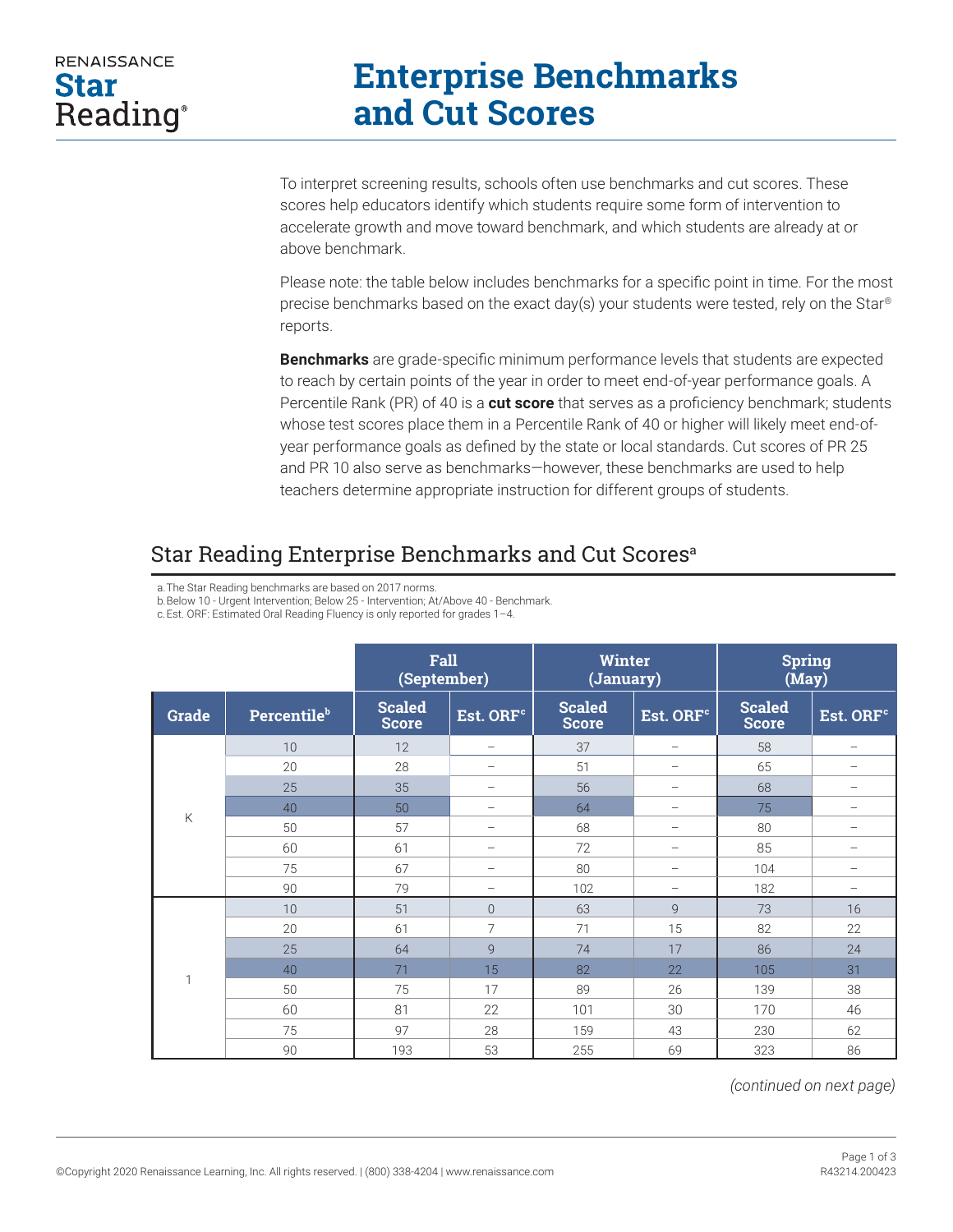|                |                         | Fall<br>(September)           |                          | Winter<br>(January)           |                          | <b>Spring</b><br>(May)        |                          |
|----------------|-------------------------|-------------------------------|--------------------------|-------------------------------|--------------------------|-------------------------------|--------------------------|
| <b>Grade</b>   | Percentile <sup>b</sup> | <b>Scaled</b><br><b>Score</b> | Est. ORF <sup>c</sup>    | <b>Scaled</b><br><b>Score</b> | Est. ORF <sup>c</sup>    | <b>Scaled</b><br><b>Score</b> | Est. ORF <sup>c</sup>    |
|                | 10                      | 84                            | 24                       | 97                            | 29                       | 139                           | 37                       |
|                | 20                      | 100                           | 30                       | 147                           | 39                       | 199                           | 52                       |
| $\overline{2}$ | 25                      | 114                           | 33                       | 170                           | 44                       | 222                           | 57                       |
|                | 40                      | 182                           | 47                       | 230                           | 59                       | 279                           | 72                       |
|                | 50                      | 219                           | 56                       | 265                           | 68                       | 317                           | 83                       |
|                | 60                      | 255                           | 66                       | 301                           | 78                       | 352                           | 92                       |
|                | 75                      | 319                           | 83                       | 367                           | 97                       | 421                           | 111                      |
|                | 90                      | 413                           | 109                      | 463                           | 121                      | 519                           | 139                      |
|                | 10                      | 176                           | 48                       | 213                           | 54                       | 247                           | 59                       |
|                | 20                      | 236                           | 57                       | 269                           | 64                       | 306                           | 72                       |
|                | 25                      | 261                           | 63                       | 294                           | 70                       | 332                           | 78                       |
|                | 40                      | 323                           | 76                       | 360                           | 85                       | 392                           | 95                       |
| 3              | 50                      | 362                           | 85                       | 394                           | 95                       | 435                           | 105                      |
|                | 60                      | 397                           | 96                       | 439                           | 106                      | 472                           | 113                      |
|                | 75                      | 467                           | 112                      | 505                           | 121                      | 548                           | 132                      |
|                | 90                      | 567                           | 138                      | 615                           | 150                      | 669                           | 161                      |
|                | 10                      | 269                           | 62                       | 292                           | 67                       | 319                           | 73                       |
|                | 20                      | 332                           | 76                       | 360                           | 83                       | 380                           | 89                       |
|                | 25                      | 357                           | 82                       | 380                           | 89                       | 409                           | 95                       |
|                | 40                      | 424                           | 98                       | 455                           | 105                      | 479                           | 111                      |
| 4              | 50                      | 465                           | 107                      | 494                           | 114                      | 522                           | 120                      |
|                | 60                      | 505                           | 117                      | 541                           | 124                      | 574                           | 132                      |
|                | 75                      | 577                           | 133                      | 619                           | 141                      | 669                           | 148                      |
|                | 90                      | 703                           | 154                      | 780                           | 178                      | 855                           | 190                      |
|                | 10                      | 345                           | $\overline{\phantom{0}}$ | 369                           | $\overline{\phantom{0}}$ | 392                           | $\overline{\phantom{0}}$ |
|                | 20                      | 421                           | $\overline{\phantom{0}}$ | 449                           | $\overline{\phantom{0}}$ | 469                           | $\overline{\phantom{0}}$ |
|                | 25                      | 453                           |                          | 472                           | $\overline{\phantom{0}}$ | 499                           | $\overline{\phantom{0}}$ |
|                | 40                      | 525                           | $\overline{\phantom{0}}$ | 555                           |                          | 584                           | $\overline{\phantom{0}}$ |
| 5              | 50                      | 570                           |                          | 606                           |                          | 640                           | $\overline{\phantom{0}}$ |
|                | 60                      | 622                           | $\overline{\phantom{0}}$ | 660                           | $\overline{\phantom{0}}$ | 703                           | $\overline{\phantom{0}}$ |
|                | 75                      | 722                           |                          | 790                           | $\overline{\phantom{0}}$ | 851                           | $\overline{\phantom{0}}$ |
|                | 90                      | 908                           |                          | 964                           | $\overline{\phantom{0}}$ | 1051                          | $\overline{\phantom{0}}$ |
|                | 10                      | 424                           | $\overline{\phantom{0}}$ | 446                           | $\qquad \qquad -$        | 465                           | $\overline{\phantom{0}}$ |
|                | 20                      | 505                           | $\overline{\phantom{0}}$ | 528                           | $\qquad \qquad -$        | 555                           | $\overline{\phantom{0}}$ |
|                | 25                      | 537                           | $\overline{\phantom{0}}$ | 561                           | $\qquad \qquad -$        | 590                           | $\overline{\phantom{0}}$ |
|                | 40                      | 626                           | $\overline{\phantom{0}}$ | 660                           | $\qquad \qquad -$        | 698                           | $\overline{\phantom{0}}$ |
| 6              | 50                      | 684                           | $\qquad \qquad -$        | 731                           | $\qquad \qquad -$        | 795                           | $\overline{\phantom{0}}$ |
|                | 60                      | 780                           | $\overline{\phantom{0}}$ | 836                           | $\overline{\phantom{0}}$ | 887                           | $\overline{\phantom{0}}$ |
|                | 75                      | 908                           | $\qquad \qquad -$        | 952                           | $\qquad \qquad -$        | 1015                          | $\overline{\phantom{0}}$ |
|                | 90                      | 1116                          | $\overline{\phantom{0}}$ | 1191                          | $\qquad \qquad -$        | 1244                          | $\overline{\phantom{0}}$ |
|                | 10                      | 472                           | $\overline{\phantom{0}}$ | 492                           | $\overline{\phantom{0}}$ | 508                           | $\overline{\phantom{0}}$ |
|                | 20                      | 561                           | $\qquad \qquad -$        | 584                           | $\qquad \qquad -$        | 609                           | $\overline{\phantom{0}}$ |
| $\overline{7}$ | 25                      | 601                           | $\qquad \qquad -$        | 626                           | $\qquad \qquad -$        | 651                           | $\overline{\phantom{0}}$ |
|                | 40                      | 713                           | $\qquad \qquad -$        | 762                           | $\qquad \qquad -$        | 806                           | $\overline{\phantom{0}}$ |
|                |                         |                               | $\qquad \qquad -$        |                               | $\qquad \qquad -$        |                               | $\overline{\phantom{0}}$ |
|                | 50<br>60                | 811                           | $\overline{\phantom{0}}$ | 855<br>925                    | $\qquad \qquad -$        | 895<br>968                    | $\overline{\phantom{0}}$ |
|                | 75                      | 899                           | $\qquad \qquad -$        |                               | $\overline{\phantom{a}}$ |                               | $\overline{\phantom{0}}$ |
|                |                         | 1051                          | $\qquad \qquad -$        | 1124                          | $\qquad \qquad -$        | 1181                          | $\overline{\phantom{0}}$ |
|                | 90                      | 1279                          |                          | 1309                          |                          | 1322                          |                          |

*(continued on next page)*